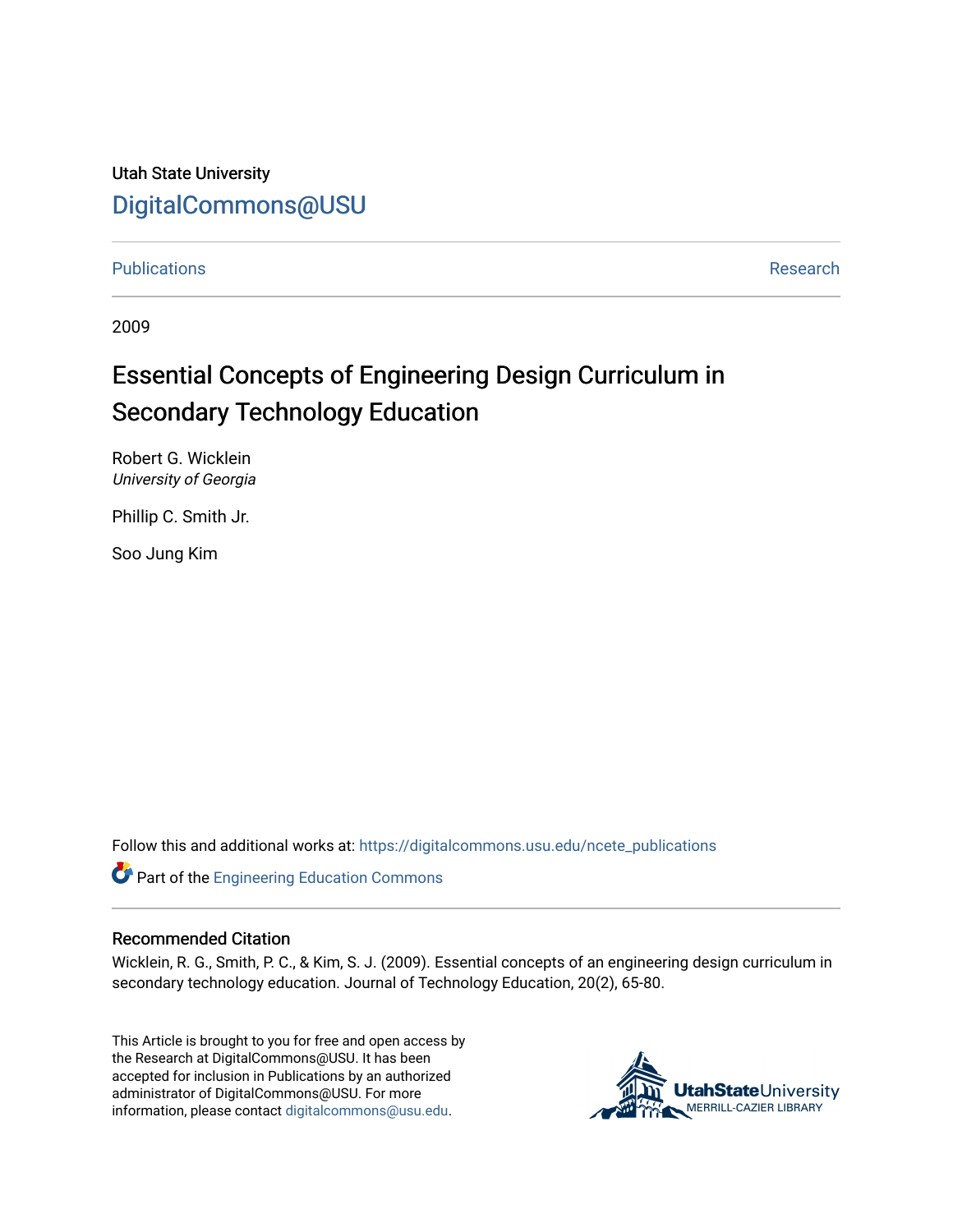\_\_\_\_\_\_\_\_\_\_\_\_\_\_\_\_\_\_\_\_\_\_\_\_\_\_

## **Essential Concepts of Engineering Design Curriculum in Secondary Technology Education**

Robert Wicklein, Phillip Cameron Smith, Jr., and Soo Jung Kim

## **Introduction**

Technology education is a field of study that seeks to promote technological literacy for all students. According to a recent study, in the United States, technology education is part of the state framework for 38 states, there are approximately 35,909 middle or high school technology teachers, and technology education is most frequently an elective course (Meade & Dugger, 2004). Indeed, students have an opportunity to learn about the processes and knowledge related to technology that are needed to solve problems and extend human capabilities through technology education. Wright and Lauda (1993) defined technology education as a program designed to help students "develop an understanding and competence in designing, producing, and using technological products and systems, and in assessing the appropriateness of technological actions" (p. 4).

The processes associated with technology have become key elements in technology education curriculum. A guiding influence in the development of this process-based curriculum has been the Technology for All Americans Project (Lewis, 1999; Loepp, 2004; Satchwell & Dugger, 1996; Wamsley 2003). With the publication of *Technology for All Americans: A Rationale and Structure for the Study of Technology* (ITEA, 1996), the suggested structure for the study of technology became the Universals of Technology which were identified as the processes, knowledge, and context associated with the development of technological systems:

The processes are those actions that people undertake to create, invent, design, transform, produce, control, maintain, and use products or systems. The processes include the human activities of designing and developing technological systems; determining and controlling the behavior of technological systems; utilizing technological systems; and assessing the impacts and consequences of technological systems. (p. 16)

Robert C. Wicklein (wickone@uga.edu) is a Professor of Workforce Education at the University of Georgia, Athens. Phillip Cameron Smith, Jr. (pcameronsmith@yahoo.com) is an Engineering and Technology Education teacher at Oconee County High School in Watkinsville, Georgia. Soo Jung Kim (sjkim0624@gmail.com) is Senior Consultant in The Center for Human Resources for Samsung SDS Corporation in Seoul, South Korea.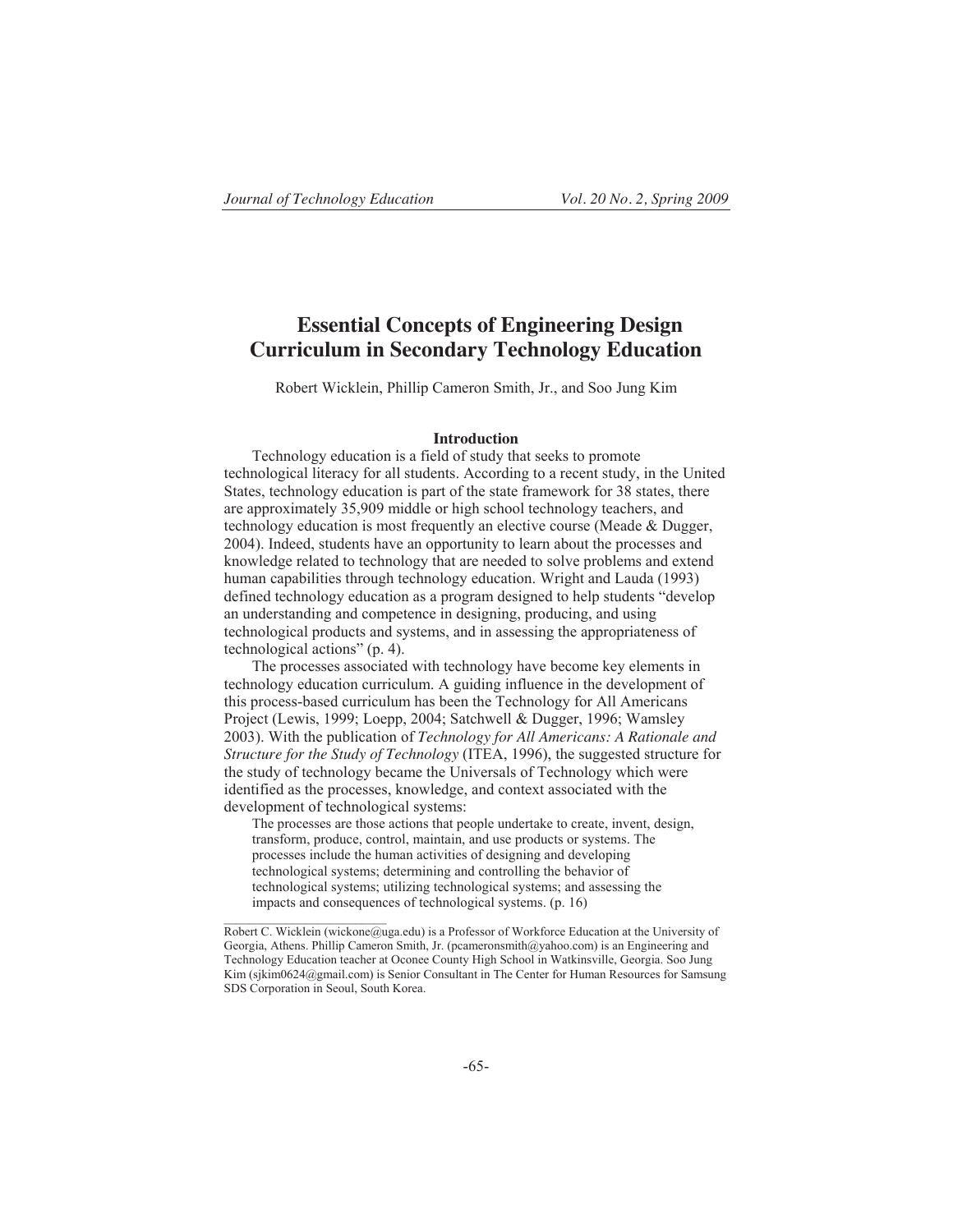Thus, solving problems in the context of technological systems has been identified as a key aspect of the curriculum commonly associated with technology education (Sanders, 2001). Activities that involve solving problems have been called the "philosophical nucleus" (Dugger, 1994, p.7) of technology education. Hill (1997) indicated that solving problems remains a major component of technological literacy.

Although this structure has been provided for the field, various paradigms for delivering the curriculum of technology education exist (Bensen, 1995; Devore, 1968; Hatch, 1988; Maley, 1973; Dyrenfurth, 1991; Savage & Sterry, 1990; Snyder & Hales, 1981; Wicklein & Rojewski, 1999). The actual practice of technology education in the United States has been a somewhat eclectic mix of approaches and instructional methods (Foster & Wright, 1996; Sanders, 2001). Bensen (1995) found that some programs operated with a singular concept of technology in which all the supporting parts of the curriculum were related to the whole. Others were characterized by a plural concept in which various technologies are emphasized without an effort to relate them to the larger picture of technology and its effect in our world. *The Standards for Technological Literacy* (ITEA, 2000) do not mandate a particular curricular approach (LaPorte, 2001) and technology education programs in the United States employ various approaches (Boser, Palmer, & Daugherty, 1998; Satchwell & Dugger, 1996). This fragmented focus and lack of a clear curriculum framework have been detrimental to the potential of the field and have hindered efforts aimed at achieving the stated goals of technological literacy for all students.

In recent years there has been a growing emphasis in the literature of technology education not only on the process of problem solving but also, more recently, on the integration of subject matter from various disciplines within those activities (Cotton, 2002; Engstrom, 2001; ITEA, 2003; Merrill & Comerford, 2004). This development leads to many questions for the field of technology education regarding the nature of the curriculum being offered and the proper approaches to take in administering that curriculum in technology education classrooms. As the field has begun to broaden its perspective and embrace ties with other disciplines, the topic of engineering design has begun to appear frequently in the literature (Dearing & Daugherty, 2004).

Engineering design is not simply a frequent topic in the literature of technology education; it has already begun to be included in the curriculum in some areas. Some states have adopted technology education curriculum models that are pre-engineering in nature (Lewis, 2004). *Project Lead The Way* and *Career Academies* that emphasize engineering, engineering magnet schools, and other conceptions such as the "Stony Brook" model are all examples of engineering content making its way into the middle and high school curricula (Lewis, 2004).

Conceptually, there are close ties between engineering and the field of public education known as technology education since "both engineering and technology treat solving practical problems as their philosophical nucleus"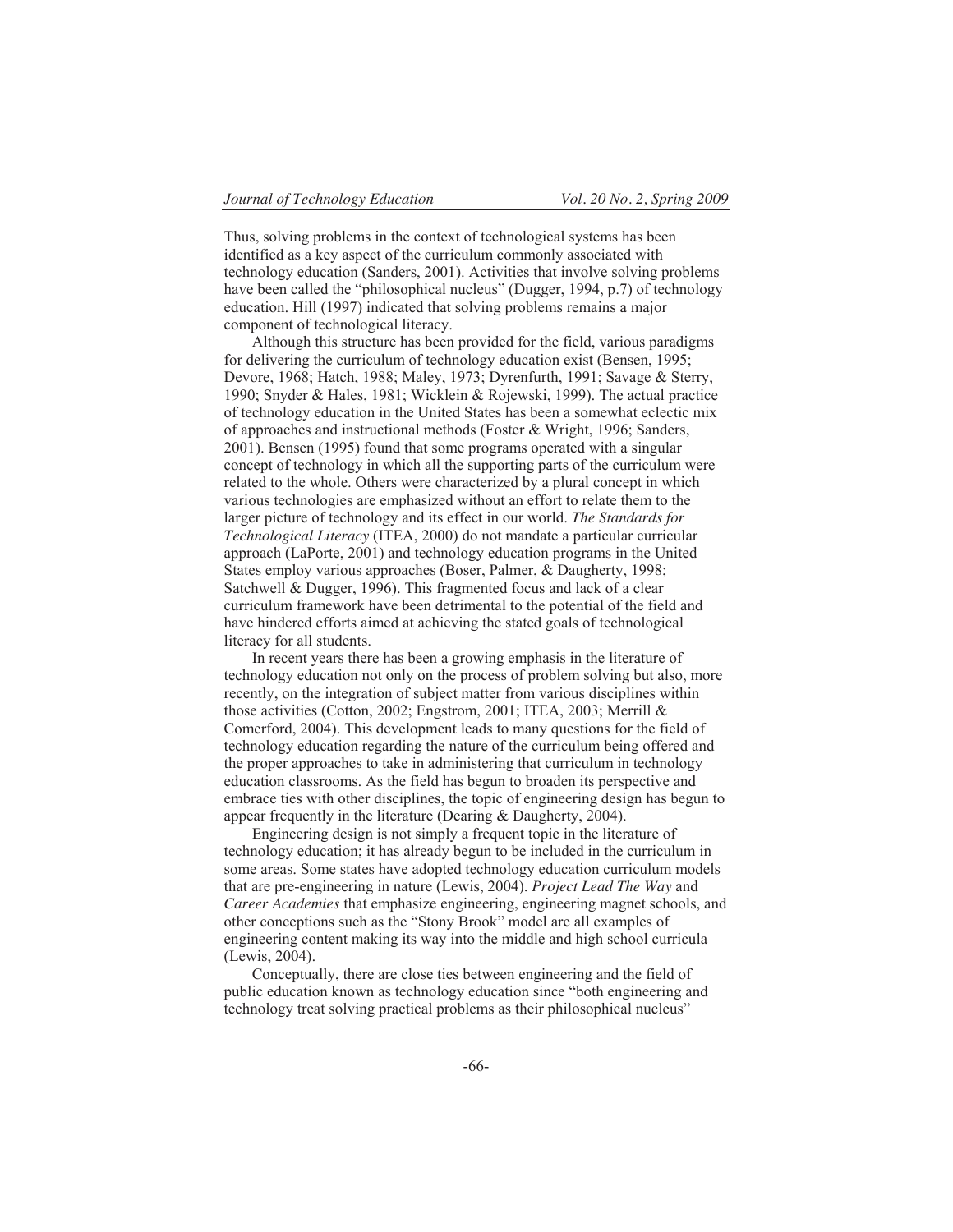(Dugger, 1994, p. 7). In fact, engineering has been defined as "the profession in which knowledge of the mathematical and natural sciences gained by study, experience, and practice is applied with judgment to develop ways to utilize, economically, the materials and forces of nature for the benefit of mankind" (Accreditation Board for Engineering & Technology, 1986, p. 1). Engineers have been described as "creative problem solvers, often imagining and designing new technologies as a means to solve problems" (Burghardt, 1999, p. 1).

However, it is evident from an examination of the literature that there are certain aspects inherent to the engineering design process which are not included in technological problem solving (Fales, Kuetemeyer, & Brusic, 1998; Wright, 2002; Hailey et al., 2005). Technology educators have indicated the need for further explanation of these differences (Gattie & Wicklein, 2007) in order to gain the expertise necessary to be able to incorporate the engineering design process in technology education classrooms. The purpose of this study was to address the question: What are the essential aspects and related academic concepts of an engineering design process in secondary technology education curriculum for the purpose of developing technological literacy?

#### **Method**

#### *Research Design*

This study relied on input from experts in the field of engineering regarding the nature of the engineering design process and how it should be taught to secondary students enrolled in Technology Education classes. The Delphi research method was used because it allows experts to have input on the topic of this study in a very efficient manner. The primary purpose of the Delphi procedure is to obtain a consensus of opinion from a group of panels (Borg & Gall, 2003; Dean & West, 1999; Salancik, Wenger and Helfer, 1971; Rojewski and Meers, 1991). Delbecq, Van de Ven, and Gustafson (1975) stated, "Delphi is a group process which utilizes written responses as opposed to bringing individuals together" (p. 83). In addition, Rojewski and Meers (1991) stated that:

Typically, the Delphi technique is used to achieve group consensus among participants. Consensus is determined using the interquartile range refers to the middle 50% of responses for each statement (i.e., distance between first and third quartiles). (p. 11)

This study used a four round Delphi process to ascertain and prioritize the essential concepts of engineering design for the secondary technology education curriculum. Descriptive and ordinal level data collection and analysis were used to interpret panel suggestions and opinions into a collection of descriptive information for decision making. In the case of this study no prior research had been done to explain the needed curricular components of engineering design for technology education. Therefore, the Delphi technique was deemed the best research strategy to ascertain a starting knowledge base for this topic.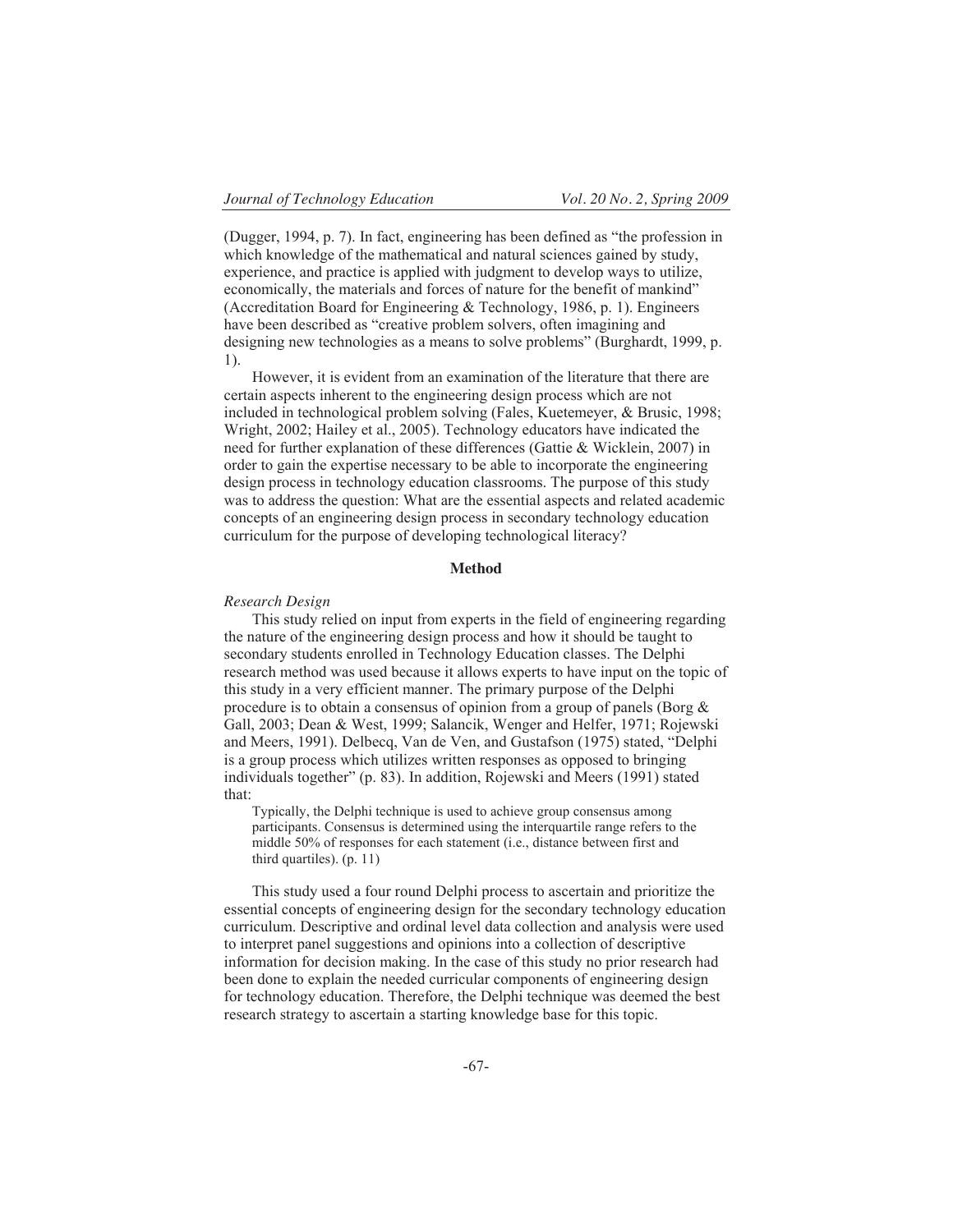## *Population and Sample*

An initial group of engineering design experts was identified through contact with Dr. Clive Dym, director of the Engineering Design Center at Harvey Mudd College, Claremont, California. Dr. Dym is an internationally recognized expert on engineering design. In April of 2006, Dr. Dym was asked to identify a panel of 10 engineering educators whom he considered to be experts in engineering design who could serve as participants in this study. Dr. Dym actually identified 12 engineering educators whom he considered to be highly qualified. These 12 individuals were contacted through email and asked to identify an additional 10 leading experts in engineering design. Ten of the original list of 12 agreed to supply names and generated a pool of 59 names. All 59 experts in the area of engineering design were invited to participate in the study with plans to narrow the pool to the 25. The number of participants desired was 25 because this number would leave room for the possible attrition of some members of the panel during the study due to circumstances beyond their control (Martino, 1983). Twenty-two (22) individuals agreed to serve on the Delphi research panel. It is important to note that each of the participants completing all rounds in this Delphi research process had a background in mechanical engineering. They were also all employed in academic settings except for one. This commonality among participants provides strength and focus for the study in that it is easy to categorize the results of this study and compare them to the results of other studies with similarly homogenous groups.

## *Delphi Procedure*

The first Delphi probe asked the participants to provide 7-10 phrases or short answers to the four research questions: (a) What aspects of the engineering design process best equip secondary students to understand, manage, and solve technological problems?; (b) What mathematics concepts related to engineering design should secondary students use to understand, manage, and solve technological problems?; (c) What specific science principles related to engineering design should secondary students use to understand, manage, and solve technological problems?; and (d) What specific skills, techniques, and engineering tools related to engineering design should secondary students use to understand, manage, and solve technological problems? A total of 15 out of the 22 original participants completed the Round 1 survey. Two hundred and thirtyfour total responses to the four research questions were recorded. Categories were created as a way to organize the responses. This was accomplished with the use of two outside reviewers who evaluated each of the responses with regard to the four research questions of the study.

The second probe of the Delphi allowed the participants to indicate their level of agreement or disagreement with each statement categorized by the reviewers based on their assessment of the Round 1 data. In addition, participants were asked if there were any additional items that they wished to add to the list of responses from Round 1. The data from Round 2 were analyzed using descriptive statistics, yielding the mean, maximum, minimum,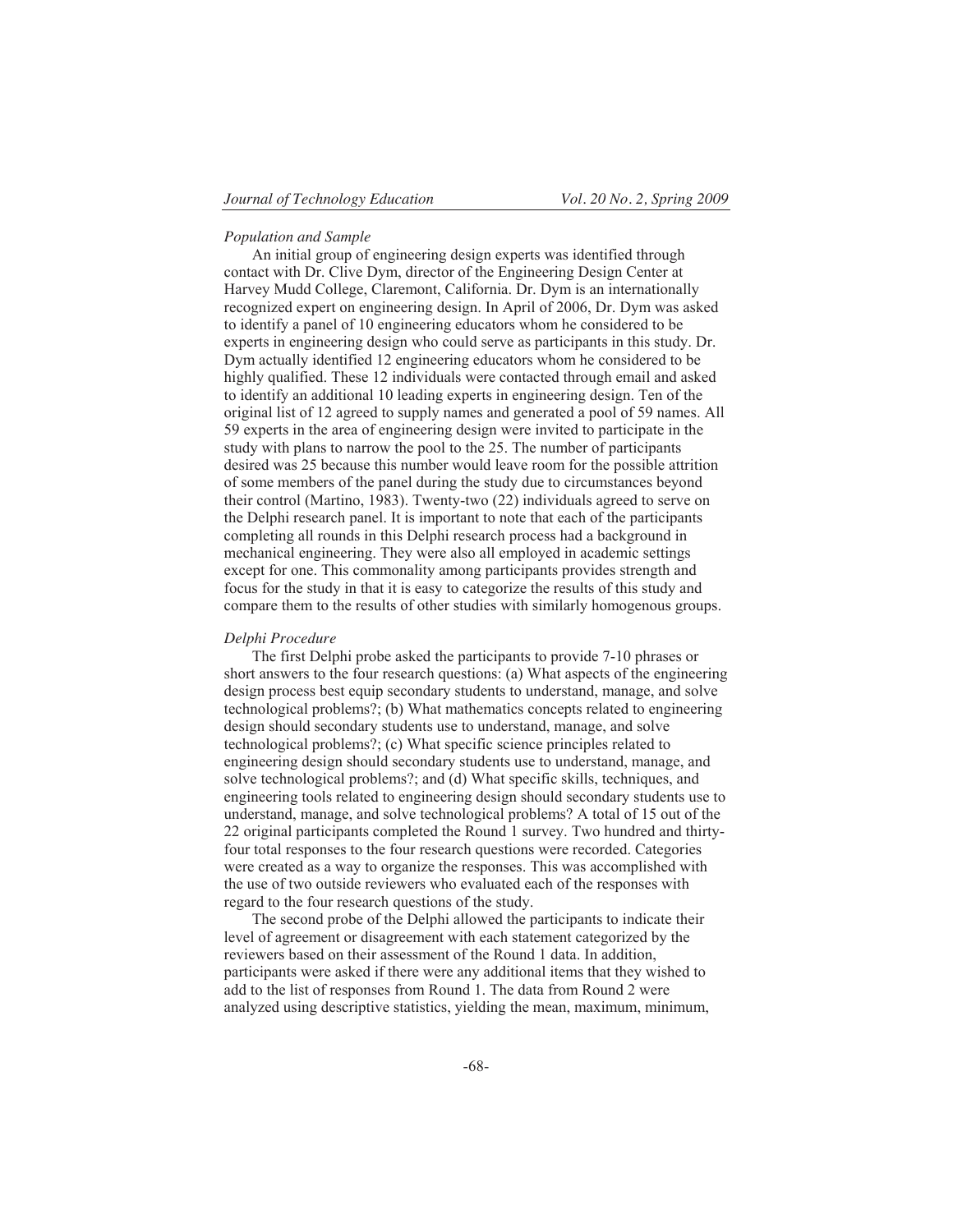standard deviation, and interquartile range. The most important statistic involved in a Delphi study is the median response to each item (Dalkey, 1968) because this outcome most accurately describes the overall rating of the particular item. A third probe was used to allow the experts to see how others in the sample group responded in Round 2 and to give them a chance to revise their own responses in light of the group response to the same items. A fourth probe using descriptive statistics, and the mean, maximum, minimum, standard deviation, and interquartile range were calculated to determine the degree of stability and the level of consensus among the expert panel.

## **Results**

A four-round Delphi research process was used to elicit the responses of experts to four open-ended research questions related to engineering design in technology education.

## *Round 1*

The survey instrument was completed by 15 of the 22 persons who had agreed to participate. A total of 234 responses were received from the 15 participants during Round 1. In order to establish content validity, these data was sent to Drs. Paul Schrueders and Tim Taylor, engineering professors at Utah State University, so that they could review the entire list of responses and categorize the data into a list of unique items. The professional literature regarding the Delphi research process recommends a panel of at least two persons to monitor this process (Turoff, 1970) of identifying the items that will form the Round 2 survey instrument.

## *Round 2*

The list of unique responses identified by Drs. Schrueders and Taylor during the review process became the items in the Round 2 survey instrument. Participants were contacted via email and directed to access the online survey in order to indicate their level of agreement with each item on a 6-point Likert-type scale. Thirteen (13) of the original 15 participants from Round 1 completed the survey. The Round 2 survey also included space for participants to add additional items they felt should be included in order to more fully answer the four research questions.

### *Round 3*

The Round 2 survey responses were emailed to each participant to remind each of the their previous choices. The 13 participants who completed Round 2 also completed Round 3 of the Delphi probe. The survey contained all items from Round 2 along with statistical data. The mean, maximum, minimum, standard deviation and interquartile range were calculated for each item and displayed for the participants.

In addition to the original items and corresponding statistical data, fifteen new items suggested by participants in Round 2 were added to the Round 3 survey instrument. Since these were new items, they were identified as such and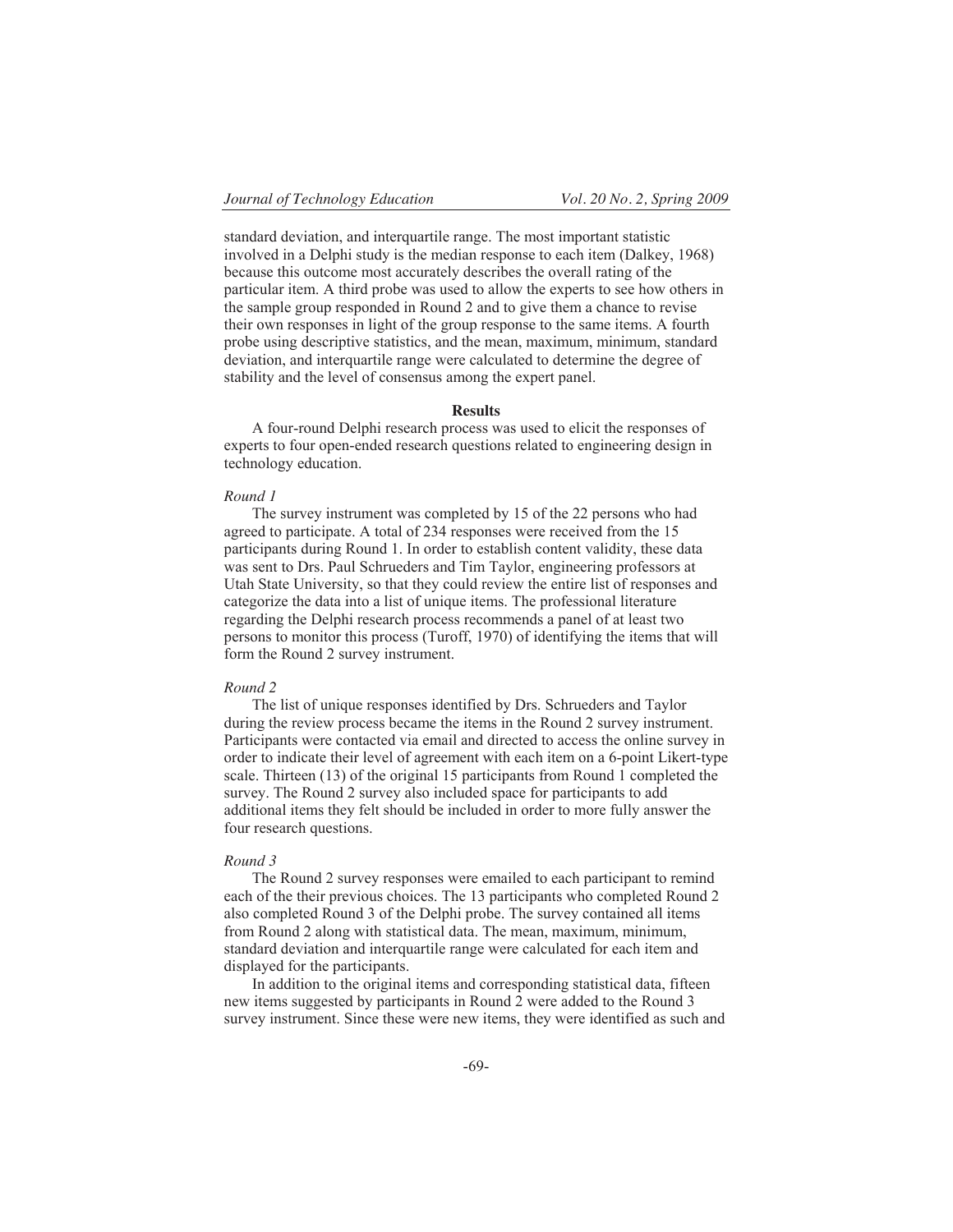had no statistical data brought forward from the previous round. As in Round 2, participants had the opportunity to add any additional items they felt would help them to answer the four research questions. Eight additional items were suggested by participants and these items were added to the Round 4 survey instrument. In addition to having the opportunity to add new survey items, participants were encouraged to provide an explanation of their answer on any particular item.

## *Round 4*

Since the literature supports a three-round Delphi (Linstone & Murray, 1975) and also indicates that most changes will occur in early rounds of the Delphi study (Dalkey & Helmer, 1963; Dalkey, 1968), it was decided to only include items in the Round 4 survey instrument that met one or more of the following criteria: (a) Items that had a mean shift of  $>15\%$  between Round 2 and Round 3 were considered to be unstable and were included in Round 4; (b) Items with an interquartile range of >1 had not reached the level of consensus desired and were included in Round 4; (c) Items on which comments were made during Round 3 were included in Round 4, along with the comments, so that all participants could see their colleagues' feedback; and (d) Items that were added in Round 3 were included in Round 4.

Fifty items fell into one or more of these categories and were included in the Round 4 survey instrument. The Round 3 survey responses were emailed to each participant to remind each of the previous choices. Twelve (12) of the 13 participants who completed the Round 3 survey accessed and completed the Round 4 survey. Each item on the survey that was brought forward from previous rounds had the associated statistical data (mean, maximum, minimum, standard deviation, and interquartile range) listed beside the question. In addition, any comments made by participants whose previous answers were outside the interquartile range (IQR) were also listed along with the survey item.

## *Final Results*

The final results for each item appear below in Table 4. In addition to the mean, median, standard deviation, and interquartile range scores, the mean shift during the previous two rounds is reported for each item. This score indicates the degree of stability for each individual item, while the IQR indicates the level of consensus afforded the item by the participants. As described in the methods section of this study, an IQR score of  $\leq 1$  is considered to be an indication that the item has reached an acceptable degree of consensus. A mean shift of  $\leq 15\%$ is an indication that the item can be considered stable.

The literature was vague as to the appropriate method to attribute different levels of significance to the statistical scores that result from Delphi studies. Therefore, a decision was made to maintain the highest standards for the purpose of this study. It was determined that applying the most stringent criteria to the data resulting from the Delphi process would ensure that only items that were undeniably very important would be placed in the highest category and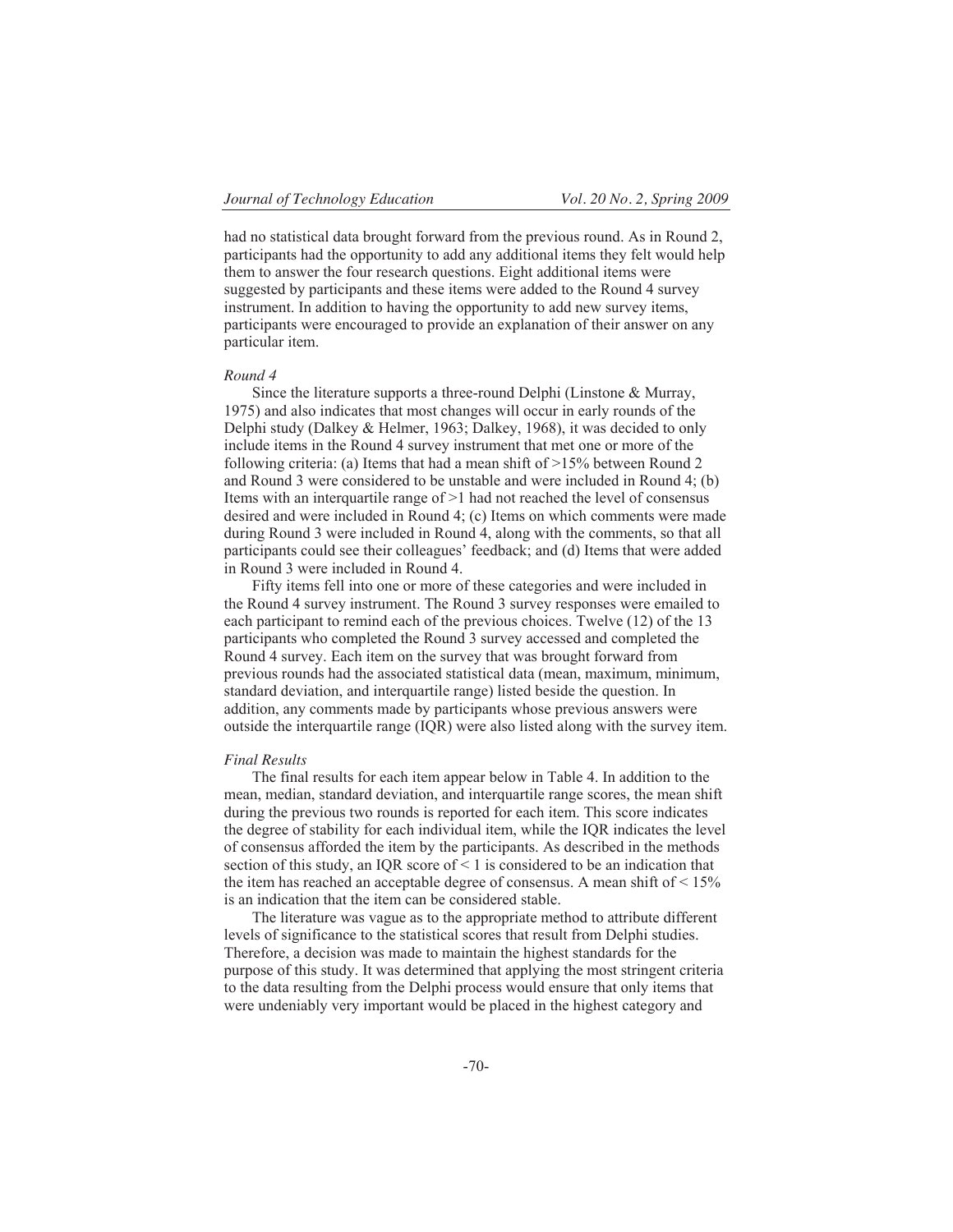considered in the conclusions and recommendations. All other items would fall into a secondary category of lesser importance. Items considered to be very important for the purposes of this research met each of the following criteria: (a) An inter-round mean shift percentage of  $\leq$ 15% (indicating stability); (b) A median score of 5 or 6 (indicating a strong level of agreement among participants); and (c) An IQR range of < 1 (indicating consensus).

Only the forty-eight (48) items represented in Table 1 through 4 that met the strictest requirements would be considered valid for identifying the essential aspects and related academic concepts of an engineering design process in secondary technology education curriculum. Some of the definitions of engineering design in the literature are succinct and extremely broad: "Engineering design is a systematic process by which solutions to the needs of humankind are obtained" (Eide et al., 2002, p. 79). Another one is "Engineering design is the systematic, intelligent generation and evaluation of specifications for artifacts whose form and function achieve stated objectives and satisfy specified constraints" (Dym, 1994, p. 17). Particularly for research question one in Table 1, many of the items are aspects for solving technological problems and they are not exclusive to the engineering design process. For research question number 4 in Table 4, note also that many of items pertain to general skills, techniques, and tools for solving technological problems and are not exclusive to the engineering design process.

Table 1 presents the final analysis of the Delphi research. The following items received the highest mean scores with regard to the essential features of the engineering design process for secondary students  $(M \ge 5.0)$ : Ability to handle open-ended/ill defined problems  $(M = 5.77)$ , Acceptance of multiple solutions to a single problem ( $M = 5.77$ ), Systems thinking ( $M = 5.69$ ), Oral communication ( $M = 5.54$ ), Graphical/pictorial communication ( $M = 5.54$ ), Understand problem identification/formulation/development of requirements lists ( $M = 5.38$ ), Teamwork ( $M = 5.31$ ), Conceptual design ( $M = 5.23$ ), Critical thinking  $(M = 5.23)$ , Ability to break down complex problems in manageable pieces ( $M = 5.17$ ), Personal ethics ( $M = 5.15$ ), Brainstorming and innovative concept generation ( $M = 5.15$ ), Written communication ( $M = 5.08$ ), Ability to integrate multiple domains of knowledge (*M* = 5.08), and Understanding of customer needs  $(M = 5.00)$ .

In Table 2, the following survey items from the Delphi study received the highest mean scores: Multiple solutions to a single problem (*M* = 5.69), Basic Algebra ( $M = 5.54$ ), Ability to handle open-ended/ill defined problems ( $M =$ 5.54), Geometry ( $M = 5.46$ ), Spreadsheets ( $M = .23$ ), and Trigonometry ( $M =$ 5.00).

According to the results of the Delphi study, the following survey items for research question three received the highest mean scores: Newton's laws: forces, reactions, velocity  $\&$  acceleration ( $M = 5.42$ ), Types of energy ( $M = 5.25$ ), and Summation of forces/force equilibrium  $(M = 5.00)$  (See Table 3).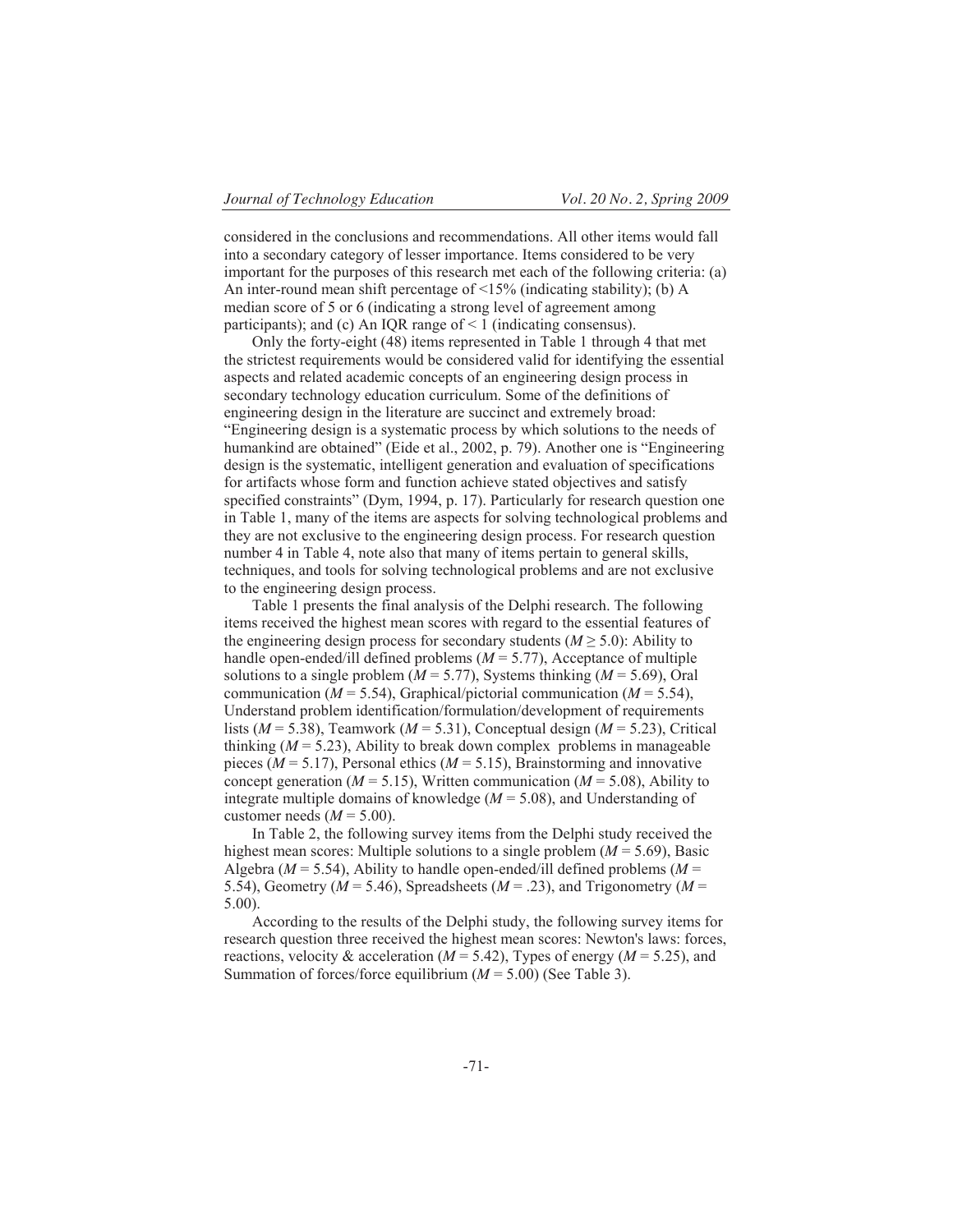In Table 4, the following survey items received the highest mean scores: Ability to synthesize ( $M = 5.75$ ), E-mail ( $M = 5.18$ ), Ability to abstract ( $M =$ 5.17), Analogical reasoning (*M* = 5.17), and Presentation software (*M* = 5.00).

## **Table 1**

*Final Results for Research Question One Ranked by Mean Score* 

**Research Question One: What aspects of the engineering design process best equip secondary students to understand, manage, and solve technological problems?**

|                                                                                                          |       |      | <b>Mean</b><br><b>Shift</b> |               |                |            |  |
|----------------------------------------------------------------------------------------------------------|-------|------|-----------------------------|---------------|----------------|------------|--|
| <b>Item</b>                                                                                              | Item# | Mean | $(\%)$                      | <b>Median</b> | <b>SD</b>      | <b>IQR</b> |  |
| Ability to handle open-<br>ended/ill defined problems<br>Acceptance of multiple<br>solutions to a single | 15    | 5.77 | 5.65                        | 6             | 0.439          | 6          |  |
| problem                                                                                                  | 17    | 5.77 | 2.75                        | 6             | 0.439<br>0.480 | 6          |  |
| Systems thinking<br>Oral communication                                                                   | 38    | 5.69 | 7.20                        | 6             |                | $5 - 6$    |  |
| Graphical/pictorial                                                                                      | 8     | 5.54 | 0.03                        | 6             | 0.519          | $5-6$      |  |
| communication<br>Understand problem<br>identification/<br>formulation/development                        | 9     | 5.54 | 5.91                        | 6             | 0.519          | $5 - 6$    |  |
| of requirements lists                                                                                    | 1     | 5.38 | 7.97                        | 6             | 1.387          | $5-6$      |  |
| Teamwork                                                                                                 | 5     | 5.31 | 1.51                        | 5             | 0.630          | $5 - 6$    |  |
| Conceptual design                                                                                        | 19    | 5.23 | 3.45                        | 5             | 0.725          | $5 - 6$    |  |
| Critical thinking<br>Ability to break down<br>complex problems in                                        | 35    | 5.23 | 0.01                        | 5             | 0.832          | $5-6$      |  |
| manageable pieces                                                                                        | 14    | 5.17 | 3.40                        | 5             | 0.718          | $5 - 6$    |  |
| Personal ethics<br>Brainstorming and<br>innovative concept                                               | 12    | 5.15 | 3.00                        | 5             | 0.689          | $5 - 6$    |  |
| generation                                                                                               | 18    | 5.15 | 3.00                        | 5             | 0.801          | $5 - 6$    |  |
| Written communication<br>Ability to integrate<br>multiple domains of                                     | 7     | 5.08 | 4.38                        | 5             | 0.900          | $5 - 6$    |  |
| knowledge<br>Understanding of customer                                                                   | 16    | 5.08 | 4.29                        | 5             | 1.115          | $5 - 6$    |  |
| needs                                                                                                    | 3     | 5.00 | 5.80                        | 5             | 1.414          | $5 - 6$    |  |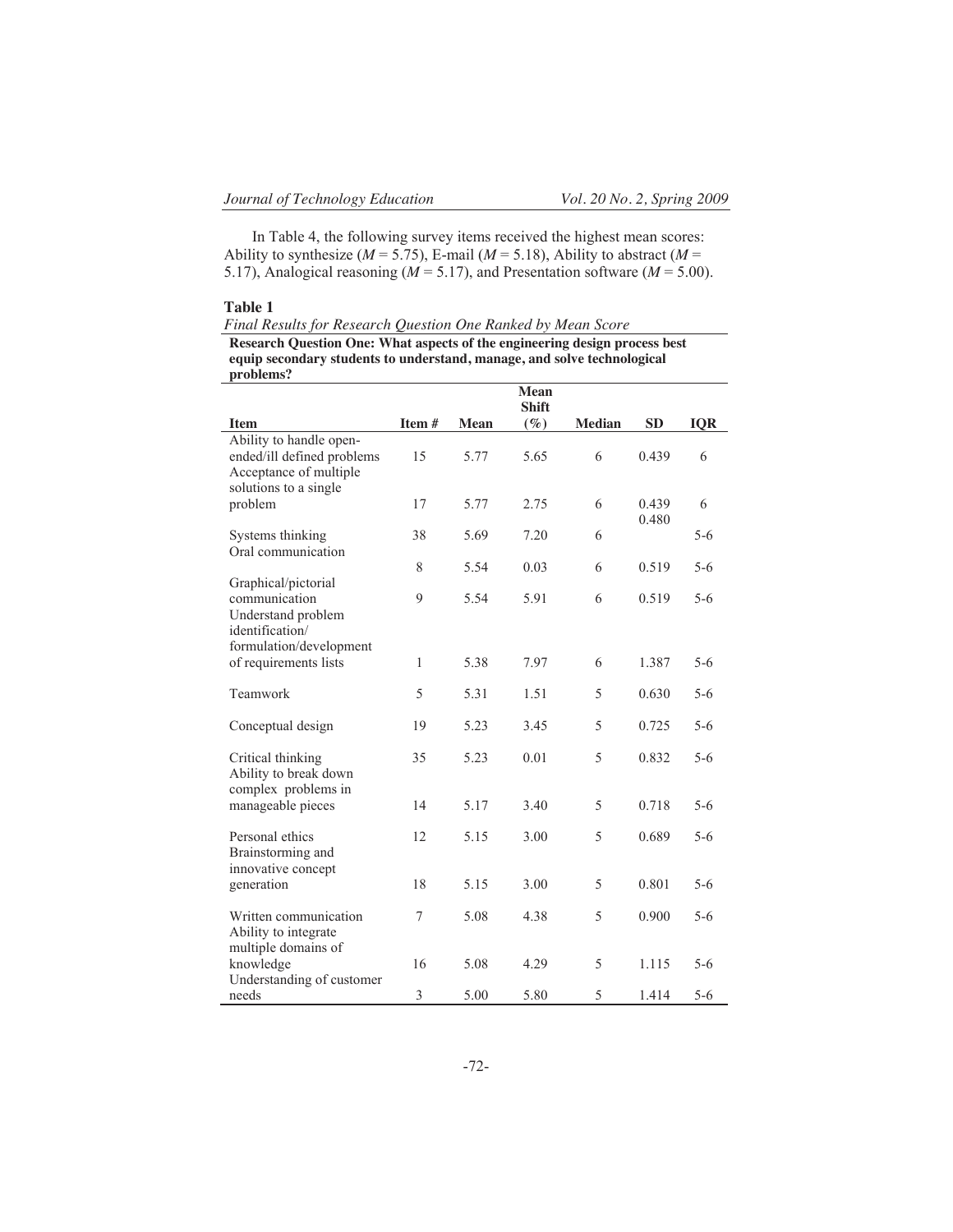## **Table 2**

*Final Results for Research Question Two Ranked by Mean Score*

**Research Question Two: What mathematics concepts related to engineering design should secondary students use to understand, manage, and solve technological problems?** 

|                            |          |             | Mean<br><b>Shift</b> |               |           |            |
|----------------------------|----------|-------------|----------------------|---------------|-----------|------------|
| <b>Item</b>                | Item $#$ | <b>Mean</b> | $(\%)$               | <b>Median</b> | <b>SD</b> | <b>IQR</b> |
| Multiple solutions to a    |          |             |                      |               |           |            |
| single problem             | 53       | 5.69        | 4.18                 | 6             | 0.480     | 5-6        |
| Basic Algebra              | 40       | 5.54        | 2.89                 | 6             | 0.660     | $5 - 6$    |
| Ability to handle open-    |          |             |                      |               |           |            |
| ended/ill defined problems | 52       | 5.54        | 1.34                 | 6             | 0.660     | $5 - 6$    |
| Geometry                   | 43       | 5.46        | 5.94                 | 6             | 0.776     | $5 - 6$    |
| Spreadsheets               | 56       | 5.23        | 1.48                 | 5             | 0.927     | $5 - 6$    |
| Trigonometry               | 44       | 5.00        | 3.23                 | 5             | 0.913     | 5-6        |

## **Table 3**

*Final Results for Research Question Three Ranked by Mean Score*

**Research Question Three: What specific science principles related to engineering design should secondary students use to understand, manage, and solve technological problems?** 

|                           |        |      | <b>Mean</b><br><b>Shift</b> |               |           |            |
|---------------------------|--------|------|-----------------------------|---------------|-----------|------------|
| <b>Item</b>               | Item # | Mean | $(\%)$                      | <b>Median</b> | <b>SD</b> | <b>IOR</b> |
| Newton's laws: forces.    |        |      |                             |               |           |            |
| reactions, velocity &     |        |      |                             |               |           |            |
| acceleration              | 65     | 5.42 | 2.12                        | 5.5           | 0.669     | $5-6$      |
| Types of energy           | 67     | 5.25 | 0.37                        | 5             | 0.622     | $5-6$      |
| Summation of forces/force |        |      |                             |               |           |            |
| equilibrium               | 66     | 5.00 | 1.52                        |               | 0.603     |            |

## **Table 4**

*Final Results for Research Question Four Ranked by Mean Score* **Research Question Four: What specific skills, techniques, and engineering tools** 

**related to engineering design should secondary students use to understand, manage, and solve technological problems?** 

|                       |                 |      | Mean<br><b>Shift</b> |               |           |            |
|-----------------------|-----------------|------|----------------------|---------------|-----------|------------|
| <b>Item</b>           | <b>Item</b> $#$ | Mean | $($ %)               | <b>Median</b> | <b>SD</b> | <b>IOR</b> |
| Ability to synthesize | 86              | 5.75 | 1.01                 | 6             | 0.452     | 5.75-6     |
| E-mail                | 82              | 5.18 | 717                  | 5             | 0.603     | $5 - 5.5$  |
| Ability to abstract   | 85              | 5.17 | 1.16                 | 5             | 0.718     | $5 - 6$    |
| Analogical reasoning  | 87              | 5.17 | 1.70                 | 5             | 0.718     | $5 - 6$    |
| Presentation software | 84              | 5.00 | 3 1 7                |               | 0.738     | $4 - 5$    |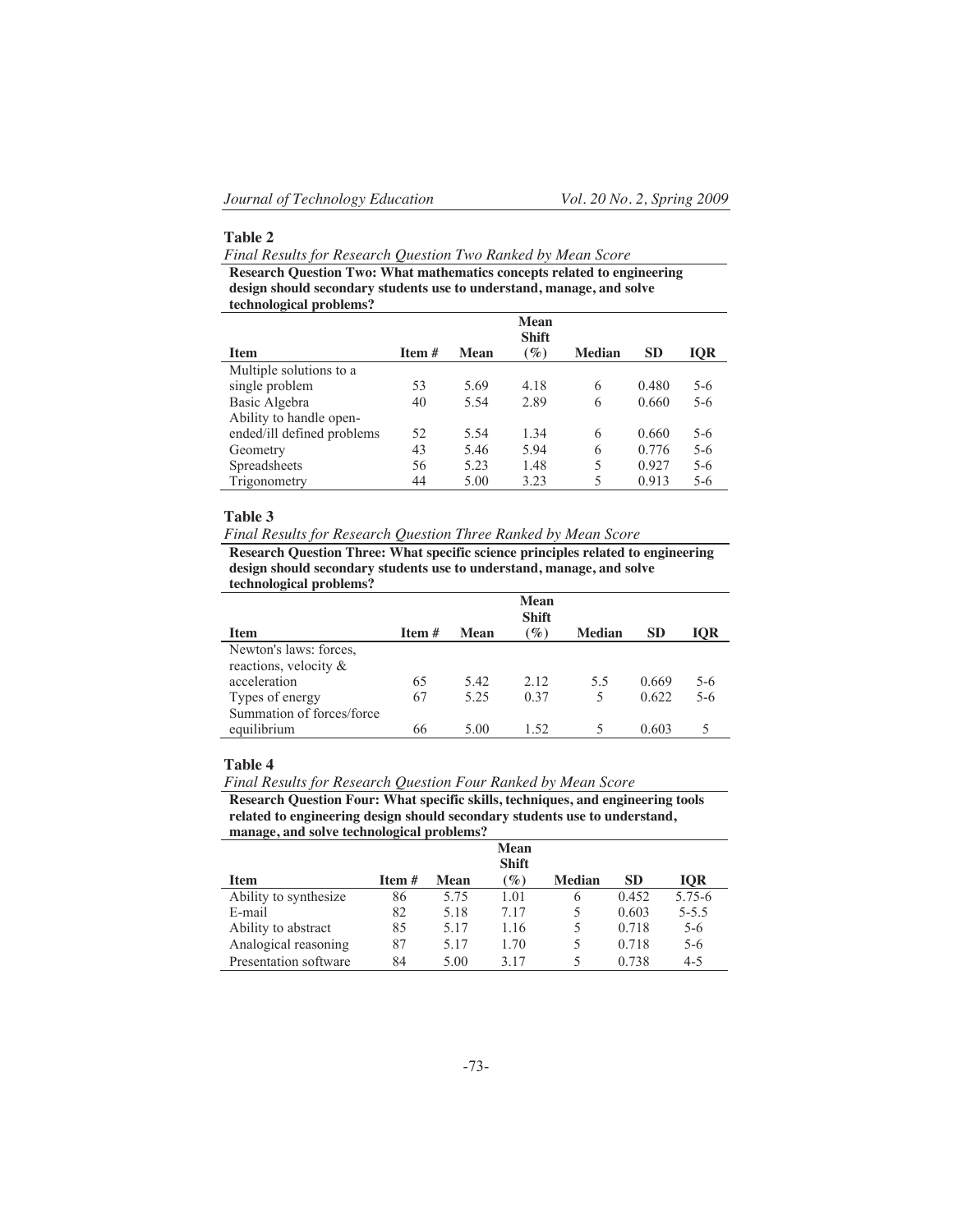## **Conclusions and Recommendations**

As professionals in the field of technology education grapple with incorporating engineering design in secondary level classes, several conclusions can be drawn from this research. As the process of curriculum development moves forward, professionals in the field of technology education should make use of research-based content and instructional methodology in the creation of an overall curriculum framework for understanding and implementing engineering design. The development of a curriculum that emphasizes engineering design should be prefaced by the creation of a framework which provides insight from experts in the area of engineering design and extends the current Standards-based context of curriculum development. Currently there is no overarching framework for understanding and implementing engineering design content into secondary technology education classes.

## *Conclusion One*

With the foregoing in mind, the first conclusion to be drawn from this research is to suggest that the field of technology education could be better served if the curriculum would focus on the integration of engineering design in technology education classes. The creation and widespread acceptance of such a curriculum framework could help to bring a greater degree of solidarity to a fragmented assortment of approaches to the delivery of technology education courses currently practiced in high schools across the country. This overarching strategy of creating and implementing a solid engineering design focused curriculum framework is significant to avoid a haphazard and disjointed experience for students and also for teachers attempting to use engineering design as a curriculum organizer.

There are numerous approaches to the delivery of technology education content currently practiced in the United States, and this fragmented approach has led to confusion. It has also eroded the ability of the field to create a unified public image that would give technology education a greater degree of acceptance and influence among high school students, teachers, and parents. Technology teachers have indicated that they feel engineering design has a positive perception by the general public (Wicklein, 2004). Major stakeholders in the educational environment including administrators, teachers, parents, and students need to be able to clearly identify the goals and major activities associated with technology education. Incorporating engineering design into technology education and clearly articulating the learning outcomes, class activities, and related career opportunities could serve to improve the public perception of the field and thus alleviate many of the image problems that exist.

## *Conclusion Two*

The second conclusion to be drawn from this study is that integrating engineering design concepts into technology education classes could provide increased rigor as students apply academic skills and knowledge to technological problems. Career, technical, and agriculture education teachers are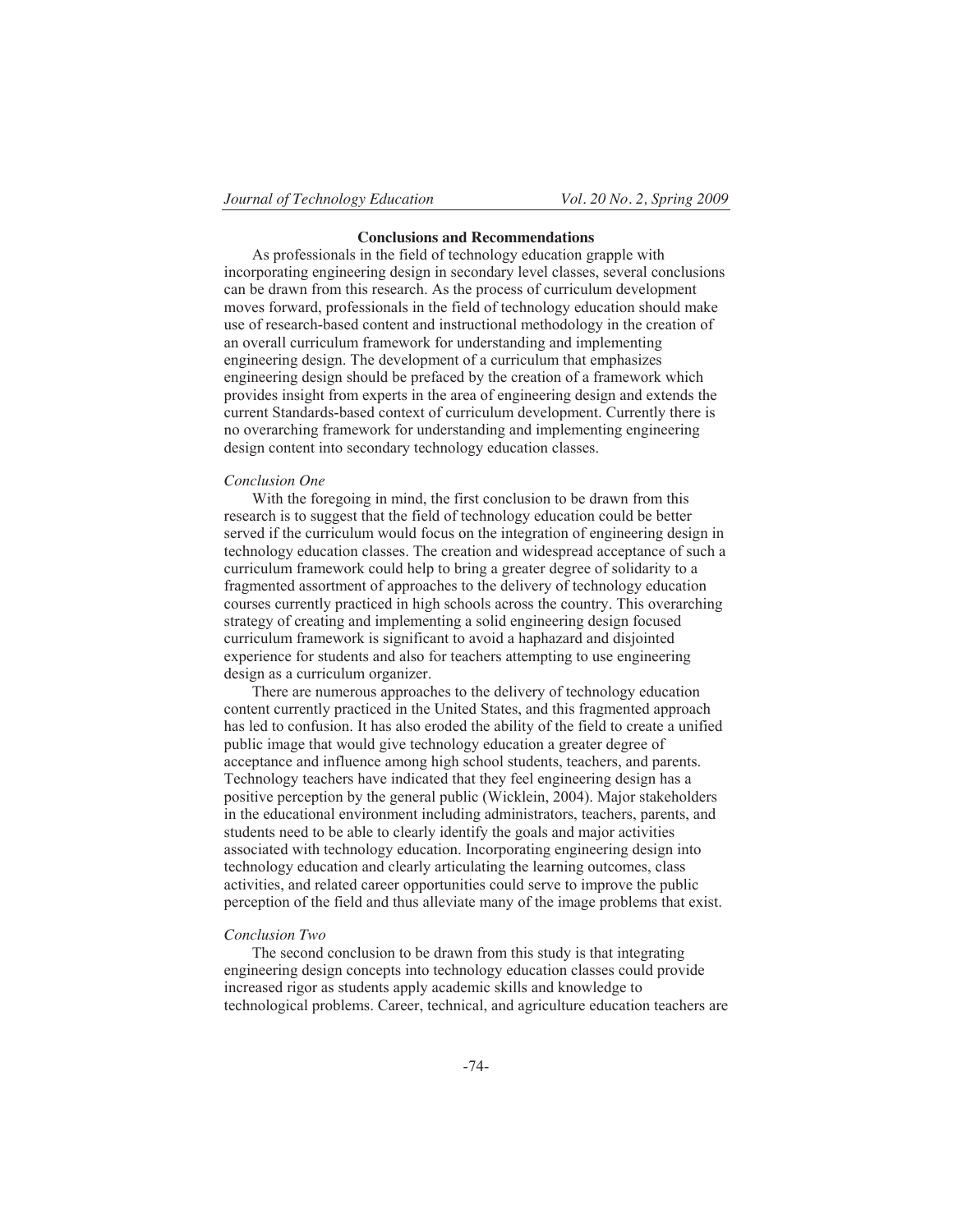being encouraged to provide increased rigor in the curriculum and to emphasize the application of academic content where possible. Given this context, technology education would benefit greatly from the development of an engineering design focused curriculum that features a logical progression in course content from elemental skills in introductory classes to advanced work involving the integration of concepts from mathematics and science in upperlevel classes.

Engineering design is a desirable curriculum component for technology education courses for curriculum developers who are seeking to move beyond trial and error problem solving. Participants in this study were able to identify and indicate a high level of agreement with 48 items that should be included in a technology education curriculum that emphasizes engineering design. This finding gives a strong indication that engineering design can in fact be considered as a potential contributor to the field of technology education. Professionals in the field of technology education should look seriously at the benefits of infusing the curriculum with content and methodology from the field of engineering design. It is therefore incumbent upon current technology teachers to seek out ways to educate themselves about engineering design and to seek out opportunities to learn more about an engineering design focused curriculum through professional development, additional coursework, and other opportunities.

#### *Conclusion Three*

The third conclusion that can be made from the results of the Delphi study is that since survey items that addressed such as issues as generating multiple solutions to a problem ( $M = 5.77$ ), solving open-ended problems ( $M = 5.77$ ), the ability to synthesize ( $M = 5.75$ ), systems thinking ( $M = 5.69$ ), and problem identification ( $M = 5.38$ ) received the highest scores overall, an engineering design focused curriculum should emphasize these broad concepts. These findings had strong correlation to the *Standards for Technological Literacy*  (ITEA, 2000) and other literature in the field that emphasizes problem solving and the ability to think broadly in the context of solving technological problems. A curriculum focused on engineering design could add significantly to student learning and the knowledge base with regard to synthesizing a variety of variables (science, technology, engineering, and mathematics) to solve illstructured problems.

An important consideration at this juncture is the current educational climate of accountability in which secondary technology education programs exist. Technology teachers should clearly communicate the goals of their curriculum and the strategies employed so that parents, administrators, and counselors are aware of the traditionally academic content that students apply in technology education classrooms while solving technological problems. This can best be done through requiring students to carefully document and communicate their design process to others. This documentation can be in the form of background research, written descriptions, hand sketches, computer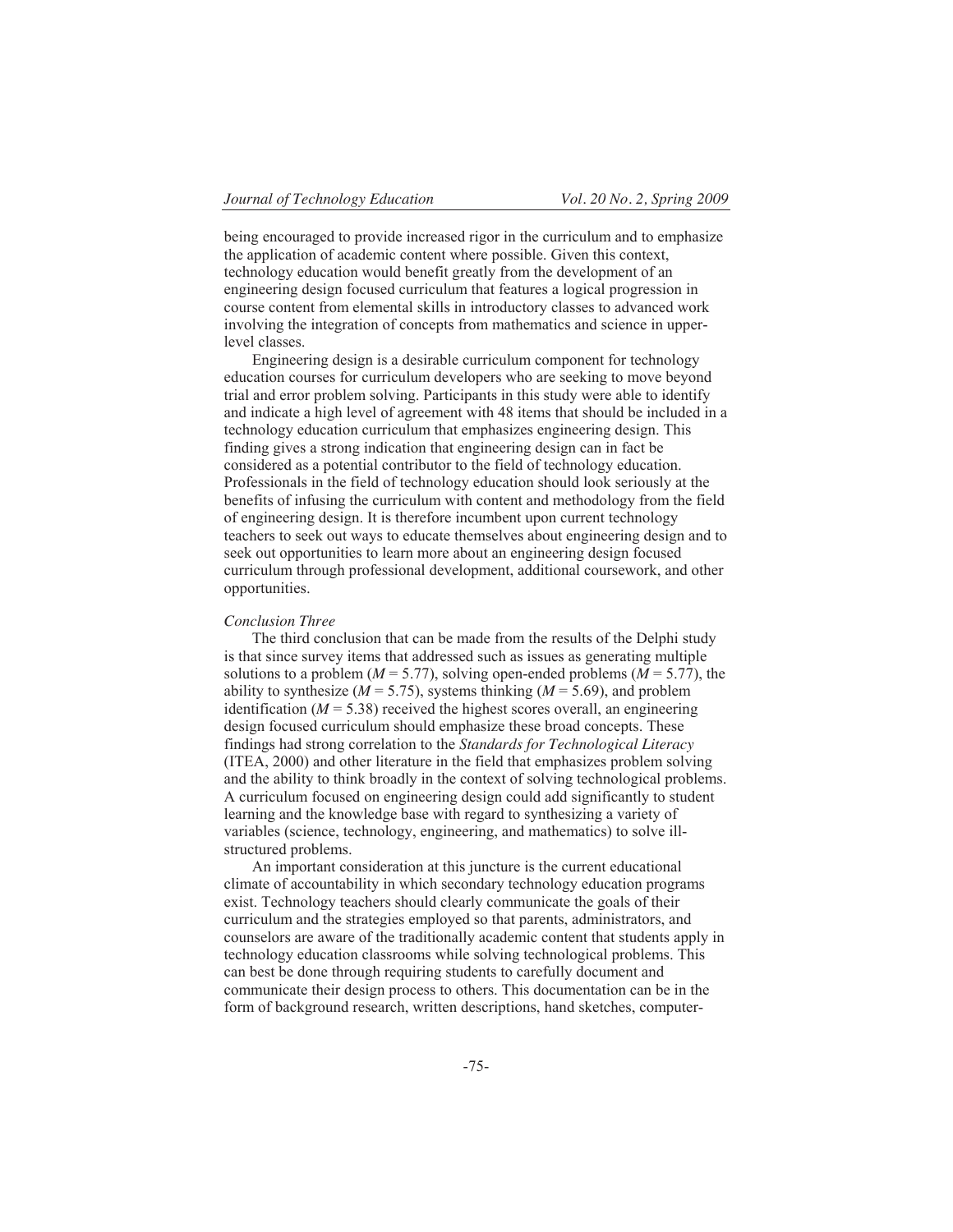aided drawing (including 3D models), mathematical models, etc. Developing potential solutions in the planning stages may represent an improved way to enhance student understanding of design processes. Thus, teachers can display examples of student work so that stakeholders in the community become aware of the scope and nature of the technology education curriculum.

## *Conclusion Four*

The fourth conclusion is that a variety of communication means should also be emphasized since items related to communication also received high scores. Oral, written, and graphical communication all were emphasized by the participants and were deemed an extremely important component of engineering design. This finding again has correlation to literature in the field of technology education which specifically emphasizes the necessity of good communication in a variety of forms (ITEA, 2003). A project-oriented curriculum that emphasizes teamwork and communication would be best suited for teaching the engineering design process.

## *Conclusion Five*

The fifth conclusion from this study is that an engineering design-focused curriculum should emphasize teamwork and personal ethics. There was a high level of agreement that a secondary level technology education curriculum with an emphasis on engineering design should foster teamwork and interpersonal skills. It should also focus on the ethical responsibility of the designer to his or her fellow human beings. This finding somewhat contrasts with the typical instructional model that emphasizes the individual's responsibility to perform independently on standardized tests. This approach is congruent with the literature in the field (ITEA, 2000; ITEA, 2003) that emphasizes the importance of thinking broadly and looking for multiple points of view.

## *Conclusion Six*

The sixth conclusion that can be drawn from this study is that the emphasis of a secondary level program should be on applying aspects of mathematical and science such as Multiple solutions  $(M = 5.69)$ , Ability to handle ill defined problems (*M* = 5.54), Algebra (*M* = 5.54), Geometry (*M* = 5.46), Newton's Laws of Force ( $M = 5.42$ ), Types of energy ( $M = 5.25$ ), Spreadsheets ( $M =$ 5.23), Summation of forces ( $M = 5.00$ ), and Trigonometry ( $M = 5.00$ ) in ways that are directly connected to solving technology technological problems. At the outset of this study, it was thought that participants would identify many specific aspects of the various branches of mathematics and science that are especially useful in design situations. However, participants focused on general, course-related areas such as algebra, geometry, etc. rather than on detailed explanations of what specifically was most applicable. The emphasis seemed to be on structuring the curriculum so that students were required to make use of a wide range of mathematical and scientific knowledge in order to solve problems.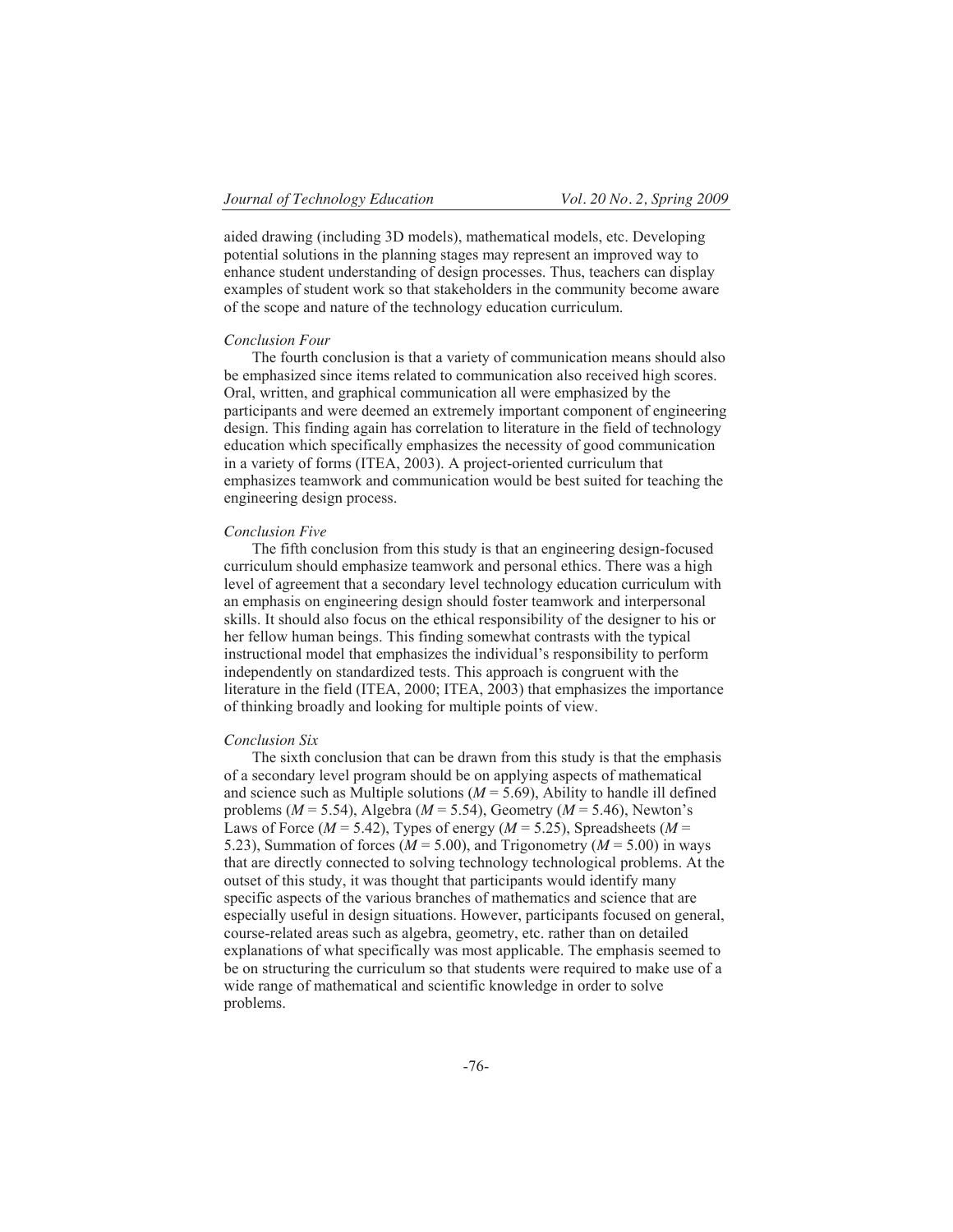This wide range of subject matter encountered in the course of solving technological problems is a very beneficial development because it naturally fosters interdisciplinary instruction. Technology education teachers should seek out their colleagues in mathematics and science in order to foster collaboration on subject matter that might be unfamiliar. Collaboration with teachers from other disciplines can increase the depth of the content for students, enrich the teachers understanding of the related subject matter, and provide a more positive problem solving experience.

## *Conclusion Seven*

The seventh conclusion from this study is that an engineering designfocused curriculum should include a hands-on component because prototyping/fabrication skills received high scores, as did product dissection. This finding fits well with typical technology education practice. In a time when the hands-on component of the curriculum has been de-emphasized in some circles, this study provided strong evidence that such learning experiences have an important place in the curriculum. Activities that emphasize modeling, fabrication, and so forth tend to be of higher interest for students and would help to create a contextual learning environment that would encourage students to truly apply academic skills and knowledge in the process of creating solutions to technological problems. Carefully structured activities can be of high interest to students while requiring them to use a variety of mental processes (Halfin,1973; Wicklein & Rojewski,1999), related academic content, and concepts from engineering design. This contextual based learning environment could be greatly beneficial to students and would follow established contextual learning models (Parnell, 1995).

## **References**

- Accreditation Board for Engineering and Technology. (1986). *Criteria for Accrediting Engineering Programs*. ABET. Baltimore, MD. Retrieved October 28, 2006, from http://www.abet.org/Linked%20Documents-UPDATE/Criteria%20and%20PP/E001%2005- 06%20EAC%20Criteria%209-15-05.pdf.
- Bensen, J. (1995). A context for technology education. In G. E. Martin (Ed.), *Foundations of technology education, 44th yearbook of the council on technology teacher education.* (pp. 1-24). Peoria, IL: Glencoe/McGraw-Hill.
- Boser, R. A., Palmer, J. D., & Daugherty, M. K. (1998). Students' attitude toward technology in selected technology education programs. *Journal of Technology Education*, *10*(1), 4-19.
- Borg, W. R., Gall, J. P., & Gall, M. D. (2003). *Educational research: An introduction (7th ed.).* Boston: Allyn and Bacon.
- Burghardt, M. D. (1999). *Introduction to engineering design and problem solving.* New York: McGraw-Hill.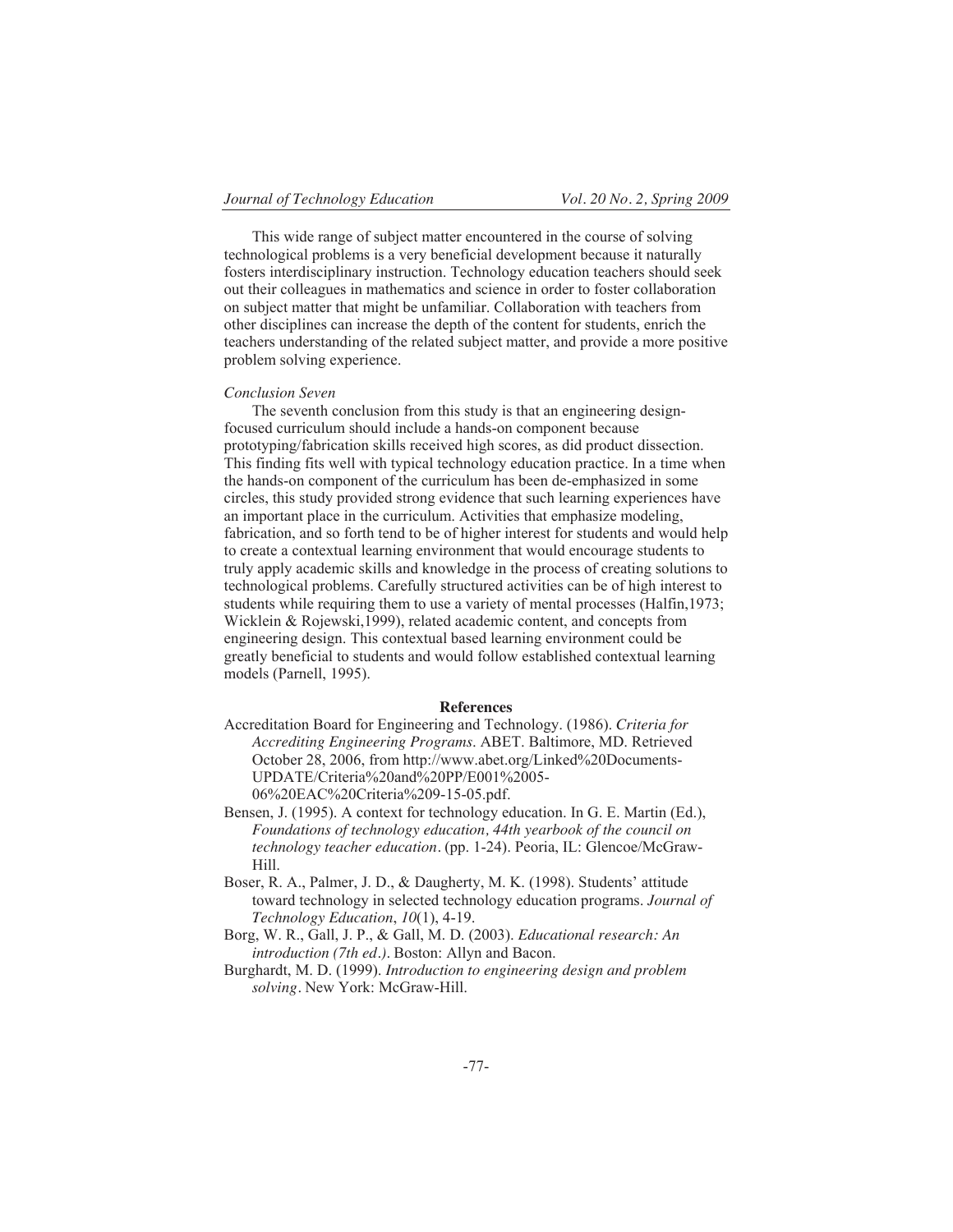- Cotton, S. E. (2002). Making problem-solving simulations more realistic. *The Technology Teacher, 62*(3), 29-32.
- Dalkey, N. C. (1968). *Predicting the future*. Santa Monica, CA: The Rand Corporation.
- Dalkey, N., & Helmer, O. (1963). An experimental application of the Delphi method to the use of experts. *Management Science 9*(3), 27-34.
- Dean, B. P., & West, R. (1999). Characteristics of viable and sustainable workers for the year. Paper presented at the Annual Meeting of the Mid-South Educational Research Association, Point Clear, AL, November 1999. (ED 435 838).
- Dearing, B. M. & Daugherty, M. K. (2004). Delivering engineering content in technology education. *The Technology Teacher, 64*(3), 8-11.
- Delbecq, A. L., Van de Ven, A. H., & Gustafson, D. H. (1975). *Group techniques for program planning: A guide to nominal group and Delphi processes*. Glenview, IL: Scott, Foresman and Company.
- Devore, P. W. (1968). *Structure and content foundations for curriculum development*. Washington, DC: American Industrial Arts Association.
- Dugger, W. E. (1994). The relationship between technology, science, engineering, and mathematics. *The Technology Teacher*, *53*(7), 5-8.
- Dym, C. L. (1994). *Engineering design: A synthesis of views*. Cambridge, England: Cambridge University Press.
- Dyrenfurth, M. J. (1991). Technology literacy synthesized. In M. J. Dyrenfurth & M. Kozak (Eds.), *Technological literacy, 40th yearbook of the council on technology teacher education.* (pp. 138-183). Peoria, IL: Glencoe/McGraw-Hill.
- Eide, A. R., Jenison, R. D., Mashaw, L. H., & Northup, L. L. (2001). *Introduction to engineering design and problem solving*. New York: McGraw-Hill.
- Engstrom, D. E. (2001). Ten components of a good technology education activity. *The Technology Teacher, 61*(3), 8-10.
- Fales, J. F., Kuetemeyer, V. F., & Brusic, S. A. (1998). *Technology: Today & tomorrow*. New York: Glencoe/McGraw-Hill.

Foster, P. N., & Wright, M. D. (1996). Selected leaders' perceptions of approaches to technology education. *Journal of Technology Education*, *7*(2), 13-27.

- Gattie, D. & Wicklein, R. C., (2007). Curricular value and instructional needs for infusing engineering design into k-12 technology education. Journal of Technology Education, 19(1), 6-18.
- Hailey, C. E., Erekson, T., Becker, K., & Thomas, T. (2005). National center for engineering and technology education. *The Technology Teacher, 64*(5), 23- 26.
- Halfin, H. H. (1973). *Technology: A process approach*. Unpublished doctoral dissertation, West Virginia University, Morgantown.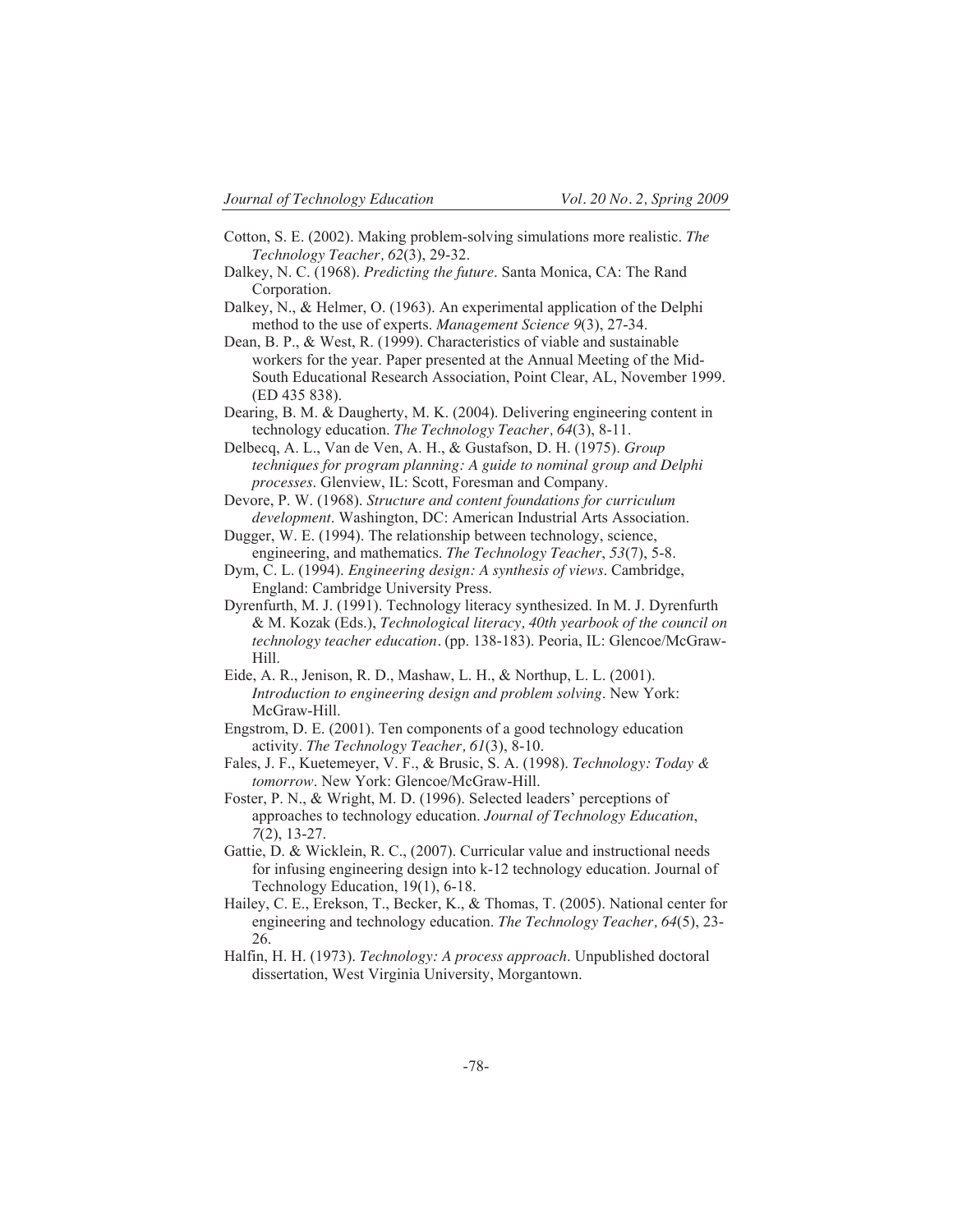- Hatch, L. (1988). Problem-solving approach. In W. H. Kemp & A. E. Schwaller (Eds.), *Instructional strategies for technology education*, 37th yearbook of the council on technology teacher education. Mission Hills, CA: Glencoe.
- Hill, R. B. (1997). The design of an instrument to assess problem solving activities in technology education. *Journal of Technology Education, 9*(1). Retrieved April 20, 2004, from

http://scholar.lib.vt.edu/ejournals/JTE/v9n1/pdf/.

- International Technology Education Association (1996). *Technology for all Americans: A rationale and structure for the study of technology*. Reston, VA: International Technology Education Association.
- International Technology Education Association (2000). *Standards for technological literacy: Content for the study of technology*. Reston, VA: International Technology Education Association.
- International Technology Education Association (2003). *Advancing excellence in technological literacy: Student assessment, professional development, and program standards*. Reston, VA: International Technology Education Association.
- LaPorte, J. E. (2001). Of melting pots, football drafts, and Professor Jackson. *Journal of Technology Education*, *12*(2), 2-4.
- Lewis, T. (1999). Content or process as approaches to technology curriculum: Does it matter come Monday morning? *Journal of Technology Education, 11*(2). Retrieved April 20, 2004, from
	- http://scholar.lib.vt.edu/ejournals/JTE/v11n1/lewis.html.

Lewis, T. (2004). A turn to engineering: The continuing struggle of technology education for legitimization as a school subject. *Journal of Technology Education*, *16*(1). Retrieved February 3, 2005, from http://scholar.lib.vt.edu/ejournals/JTE/v16n1/lewis.html.

- Linstone, H. A., & Murray, T. (1975). *The Delphi method: Techniques and applications*. Reading, MS: Addison-Wesley.
- Loepp, F. L. (2004). Standards: Mathematics and science compared to technological literacy. *Journal of Technological Studies*, *30*(1), 2-10.
- Maley, D. (1973). *The Maryland plan*. Beverly Hills, CA: Bruce.
- Martino, J. P. (1983). *Technological forecasting and decision making* (2nd ed.). New York: Elsevier Science Publishing.
- Meade, S. D., & Dugger, W. E. (2004). Reporting on the status of technology education in the U.S. *The Technology Teacher*, *64*(2), 29-35.
- Merrill, C. & Comerford, M. (2004). Technology and mathematics standards: An integrated approach. *The Technology Teacher, 64*(2), 8-10.
- Parnell, D. (1995). Why do I have to learn this? Teaching the way children learn best. Waco, TX: CORD Communications.
- Rojewski, J. W., & Meers, G. D. (1991). *Directions for future research in vocational special education.* Urbana-Champaign, IL: University of Illinois, Department of Vocational and Technical Education. ( ERIC Document Reproduction Service No. 339 837).